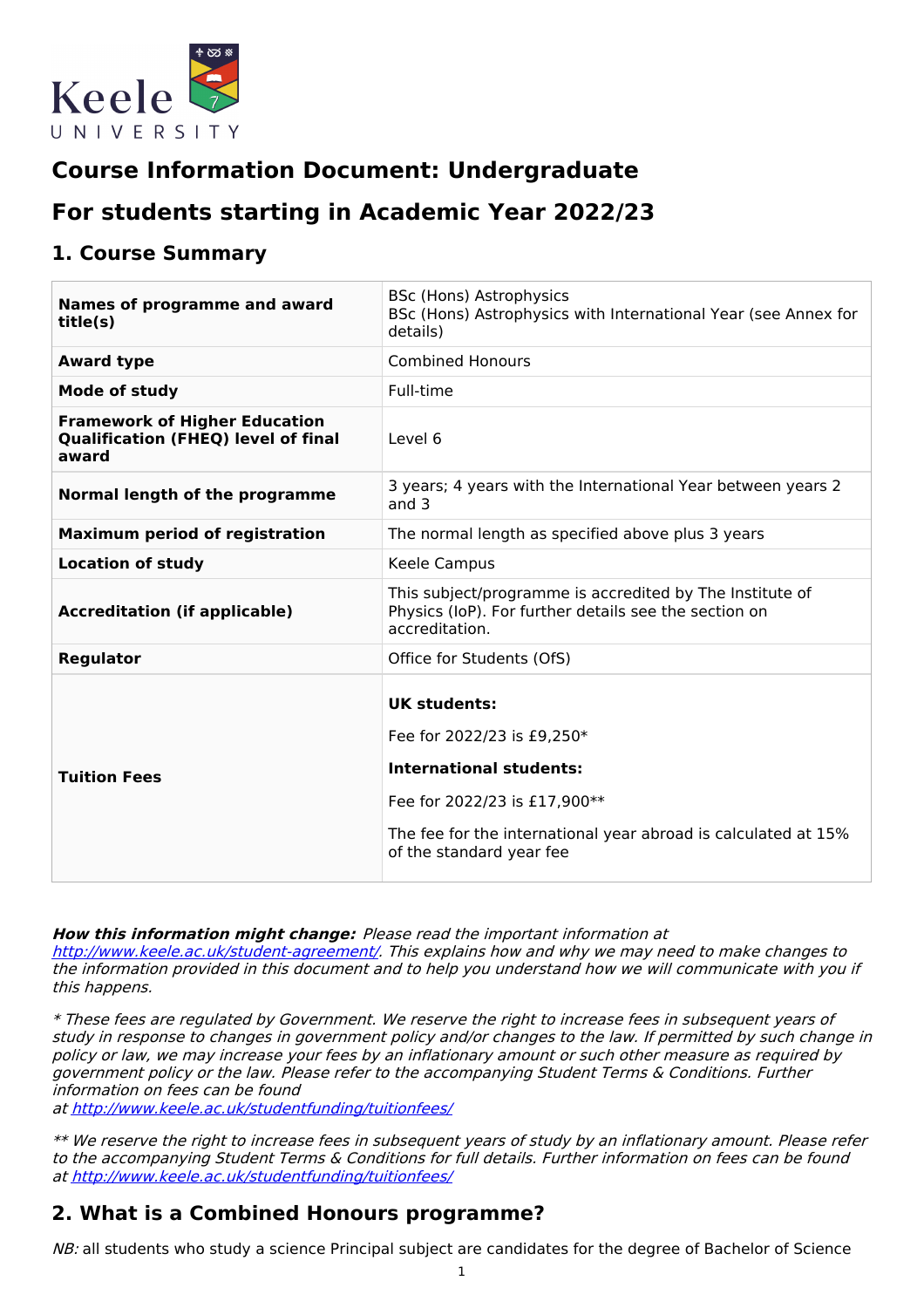(with Honours) (BSc Hons) irrespective of their second Principal subject.

Combined Honours degrees are degrees that are taken in two different subjects, resulting in an X and Y degree title. If you are taking a Combined Honours programme, these will be the two subjects you applied for. These are referred to as your Principal Subjects.

In a Combined Honours degree you must take at least 135 credits in each Principal Subject (270 credits in total), accrued over all three levels of study, with at least 45 credits at each level of study (Levels 4, 5 and 6) in each of two Principal Subjects (90 credits per year). The remaining available credits can be filled with modules from these subjects or other subjects entirely.

As a Combined Honours student you can choose to study just one subject in your final year of study, taking a minimum of 90 credits in this subject. This will result in an X with Y degree title.

## **3. Overview of the Programme**

Astrophysics is the application of Physics to understand how the Universe works. Is there an Earth-like planet around another star? Is there a black hole at the centre of every galaxy? Why is the expansion of the Universe accelerating? These questions present humankind with some of its greatest intellectual challenges. In addition to the subject knowledge, Astrophysics curriculum has incorporated number of transferable skills that can be widely exploited in research, education and in a wide variety of industrial sectors. This is evidenced by the wide range of positions being held by Keele Astrophysics graduates.

The three year Combined Honours Astrophysics programme at Keele aims to cover all of the topics which are defined as "Core Physics" by Institute of Physics (IOP) for all undergraduate Astrophysics degrees in the UK. On successful completion of the Astrophysics programme at Keele, students will be equally qualified and well prepared for postgraduate studies or graduate level employment.

All the required instruction in Mathematics and Computing to study Astrophysics is incorporated within the Astrophysics modules. We operate an open-door policy which enables students to have excellent and flexible access to staff to seek advice or feedback on their work. Activities in year 1 and 2 Laboratories are designed such that students should be able to develop necessary competence in laboratory activities by the end of year 2 and be able to undertake individual project or team project in year 3.

## **4. Aims of the programme**

The broad aims of the programme are to enable you to:

- achieve a knowledge and understanding of the fundamentals of Astrophysics and be able to apply this knowledge and understanding to solving problems;
- develop competence in the application of mathematics and computing to physical problems;
- develop competence in laboratory activities by the end of year 2 and have undertaken project work both individually and within a team by the end of year 3;
- acquire a range of subject-specific skills including how to formulate and tackle problems in Astrophysics; how to plan, manage, execute and report the results of an investigation; how to use mathematics to describe the physical world; and how to deploy these skills to tackle issues within the subject;
- acquire a range of cognitive, generic and transferable skills including problem-solving skills, investigative skills, analytic skills, communication skills, IT skills, time management skills and interpersonal skills.

## **5. What you will learn**

The intended learning outcomes of the programme (what students should know, understand and be able to do at the end of the programme), can be described under the following headings:

- Subject knowledge and understanding
- Subject specific skills
- $\bullet$  Intellectual skills
- Key or transferable skills (including employability skills)

### **Subject knowledge and understanding**

The subject knowledge in the Combined Honours Astrophysics programme is underpinned by a core (astro)Physics curriculum as set out by the Institute of Physics and includes the fundamentals of classical and quantum mechanics, electromagnetism, optics, thermodynamics, solid state, atomic and nuclear physics, together with the mathematics that is used to describe them.

Successful students will be able to demonstrate: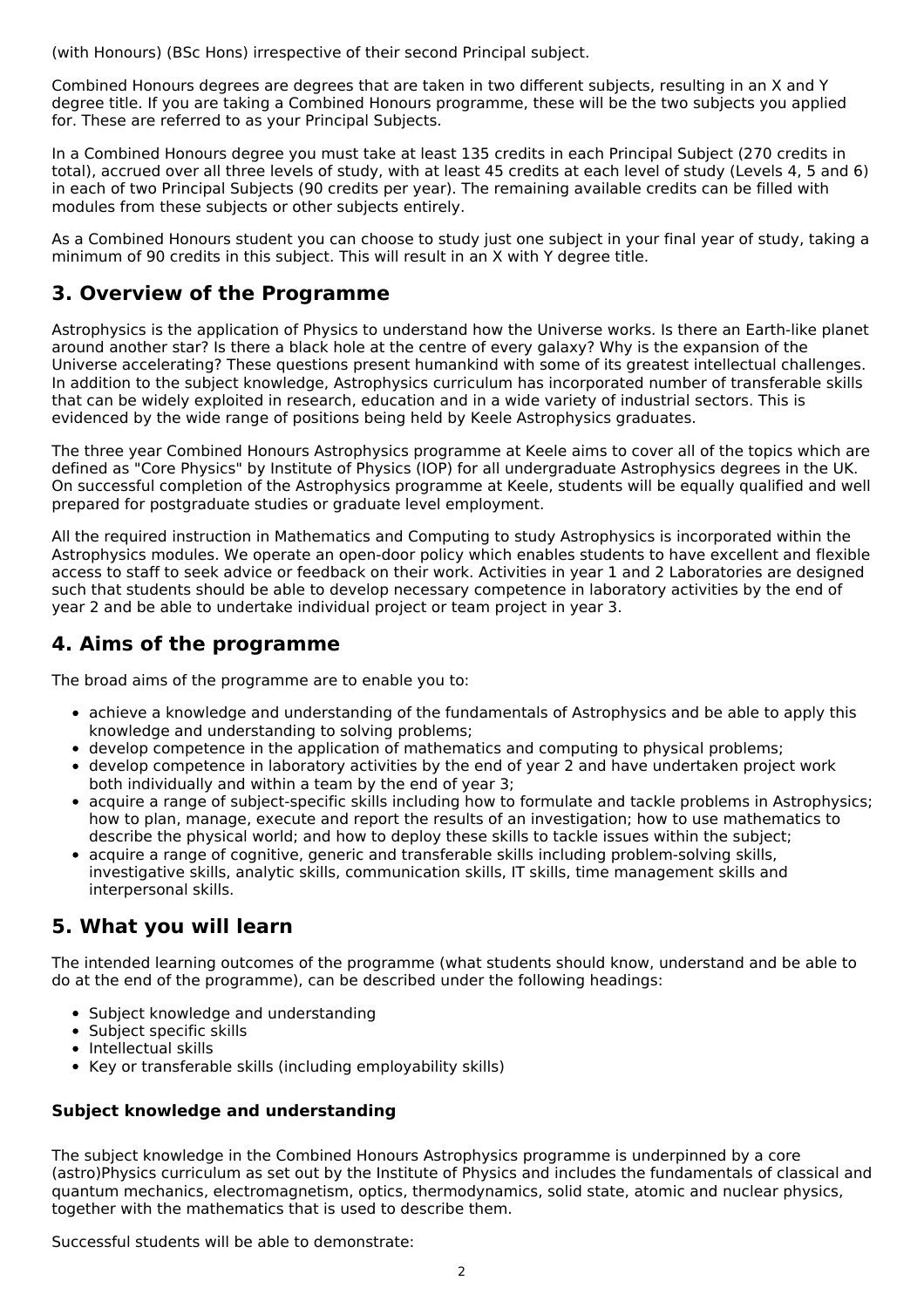- knowledge of the fundamental principles of Astrophysics and competence in applying these principles to diverse areas of the subject;
- the ability to solve problems in Astrophysics using appropriate mathematical tools including the ability to make sensible approximations;
- the ability to execute, and analyse critically, an experiment or investigation and draw valid conclusions. You will be able to estimate the level of uncertainty in your results and compare these results with expected outcomes, theoretical predictions or with published data. You will be able to evaluate the significance of your results in this context;
- If you specialise in Astrophysics, via major honours, in your final year you develop a wider knowledge and understanding of advanced topics and their applications and acquire skills in the critically reading and understanding published work in Astrophysics.

### **Subject specific skills**

Successful students will have:

- the ability to work safely in a laboratory and to have a knowledge and awareness of standard safety procedures;
- a sound familiarity with laboratory apparatus and techniques;
- competent use of appropriate IT packages/systems for the analysis of data and the retrieval of information;
- an ability in numerical manipulation and estimation and the ability to present and interpret information graphically;
- an ability to use mathematical techniques and analysis to model physical behaviour;
- an ability to record and communicate scientific information, in particular through clear and accurate scientific reports;
- an ability to question, learn and assimilate knowledge and to evolve your views of the world in response to that new knowledge;
- an ability to contribute through research to the development of knowledge in Astrophysics;
- (if you Major in Astrophysics in your final year) an ability to acquire knowledge and understanding of science for yourself, and to work productively on scientific problems on an individual basis.

### **Intellectual skills**

Successful students will be able to:

- analyse and solve problems;
- evaluate evidence and make critical judgements;
- interpret and critique text;
- interpret and critique mathematical and numerical information:
- abstract and synthesise information:
- develop a reasoned argument;
- assess contrasting theories, explanations and policies:
- take responsibility for your own learning and critique that learning.

### **Key or transferable skills (including employability skills)**

Successful students will have the opportunity to develop:

- the ability to manage yourown learning and to makeappropriate use oftext books, research-based materials and other learning resources;
- the ability to find information and make responsible use of it:
- the ability to listen;
- the ability to make effective written and oral presentations;
- the ability to work with numerical data;
- the ability to make sensible estimates;
- an awareness of the costs and benefits of your actions the ability to work effectively with a variety of types of Information Technology;
- the ability to plan, manage, execute and report an investigation;
- the ability to learn and gain understanding;
- the ability to work effectively both as an individual and as part of a team;
- the ability to sustain motivation for an extended period of time;
- a recognition of your responsibilities as an individual and as part of a team, an organisation.

#### **Keele Graduate attributes**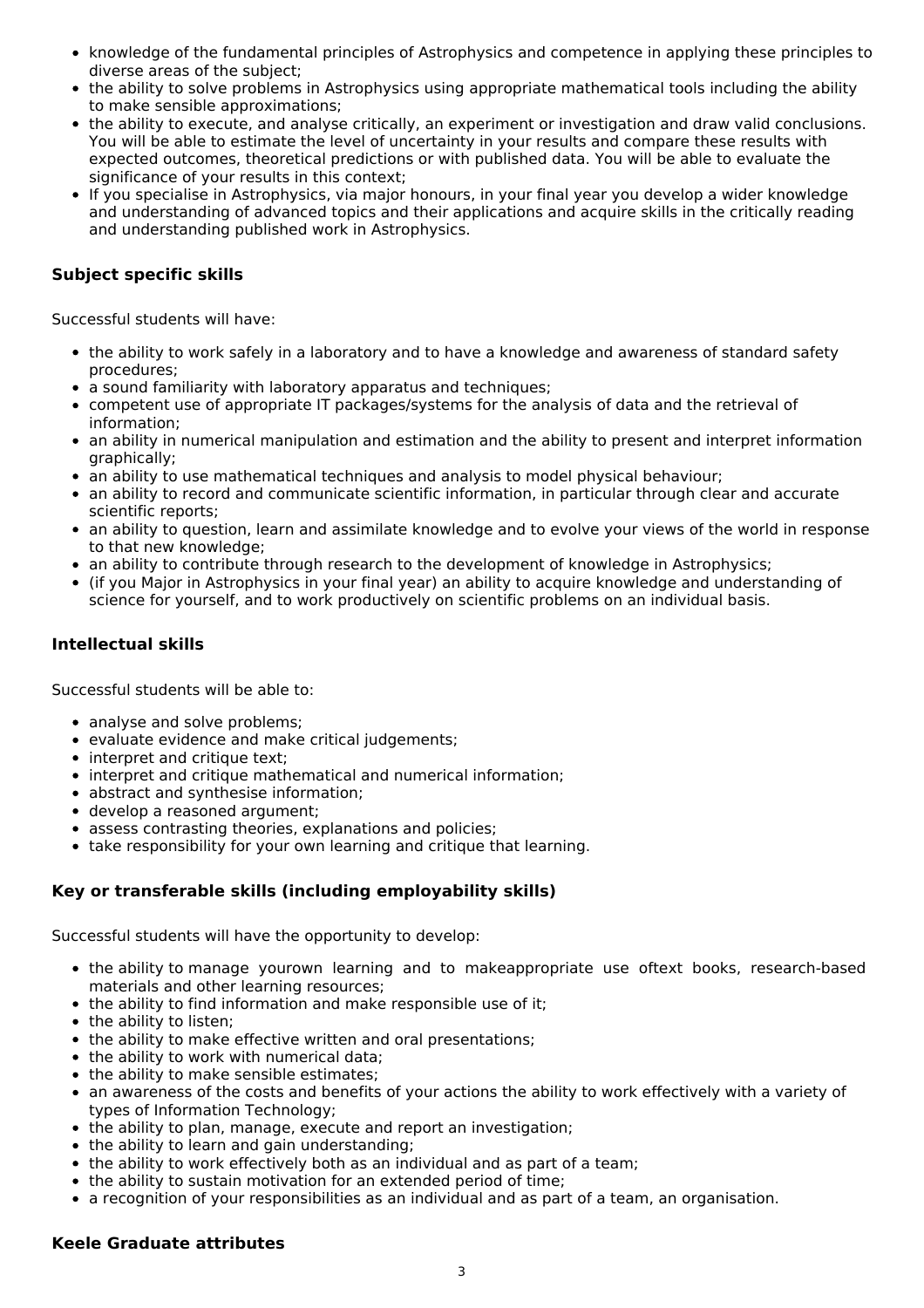Engagement with this programme will enable you to develop your intellectual, personal and professional capabilities. At Keele, we call these our ten Graduate Attributes and they include independent thinking, synthesizing information, creative problem solving, communicating clearly, and appreciating the social, environmental and global implications of your studies and activities. Our educational programme and learning environment is designed to help you to become a well-rounded graduate who is capable of making a positive and valued contribution in a complex and rapidly changing world, whichever spheres of life you engage in after your studies are completed.

Further information about the Keele Graduate Attributes can be found here: <http://www.keele.ac.uk/journey/>

## **6. How is the programme taught?**

Learning and teaching methods used on the programme vary according to the subject matter and level of the module. They include the following:

- Lectures
- Tutorials
- Laboratory Classes
- Exercise/Problem-Solving Classes
- Individual Progress Interviews
- Problem Sheet Assignments
- Group and Individual projects
- Directed Reading and Independent Study
- Use of e-learning/the Keele Learning Environment (KLE)

Apart from these formal activities, students are also provided with regular opportunities to talk through particular areas of difficulty, and any special learning needs they may have, with their Personal Tutors or module lecturers on a one-to-one basis.

These learning and teaching methods enable students to achieve the learning outcomes of the programme in a variety of ways.

## **7. Teaching Staff**

The Physics/Astrophysics academic staff exhibit a research profile with two main areas of expertise; astrophysics and condensed matter physics. Keele performs internationally renowned work in the fields of exoplanets, stellar physics (both observational and theoretical), high energy extragalactic astrophysics and in the study of soft condensed matter such as polymers and biological molecules. All research-active staff play a role in teaching and most also undertake administrative roles, either within our teaching or research activities. The teaching and research profiles of the staff that currently deliver the Physics with Astrophysics programme can be found at <http://www.keele.ac.uk/physics/people/>. Timetabled teaching is always lead by academic staff.

The University will attempt to minimise changes to our core teaching teams, however, delivery of the programme depends on having a sufficient number of staff with the relevant expertise to ensure that the programme is taught to the appropriate academic standard.

Staff turnover, for example where key members of staff leave, fall ill or go on research leave, may result in changes to the programme's content. The University will endeavour to ensure that any impact on students is limited if such changes occur.

## **8. What is the structure of the Programme?**

The academic year runs from September to June and is divided into two semesters. The number of weeks of teaching will vary from programme to programme, but you can generally expect to attend scheduled teaching sessions between the end of September and mid-December, and from mid-January to the end of April. Our degree courses are organised into modules. Each module is usually a self-contained unit of study and each is usually assessed separately with the award of credits on the basis of 1 credit  $= 10$  hours of student effort. An outline of the structure of the programme is provided in the tables below.

There are two types of module delivered as part of your programme. They are:

- Compulsory modules a module that you are required to study on this course;
- Optional modules these allow you some limited choice of what to study from a list of modules.

A summary of the credit requirements per year is as follows, with a minimum of 90 subject credits (compulsory plus optional) required for each year across both of your Principal Subjects. This document has information about Astrophysics modules only; please also see the document for your other subject.

For further information on the content of modules currently offered, including the list of elective modules,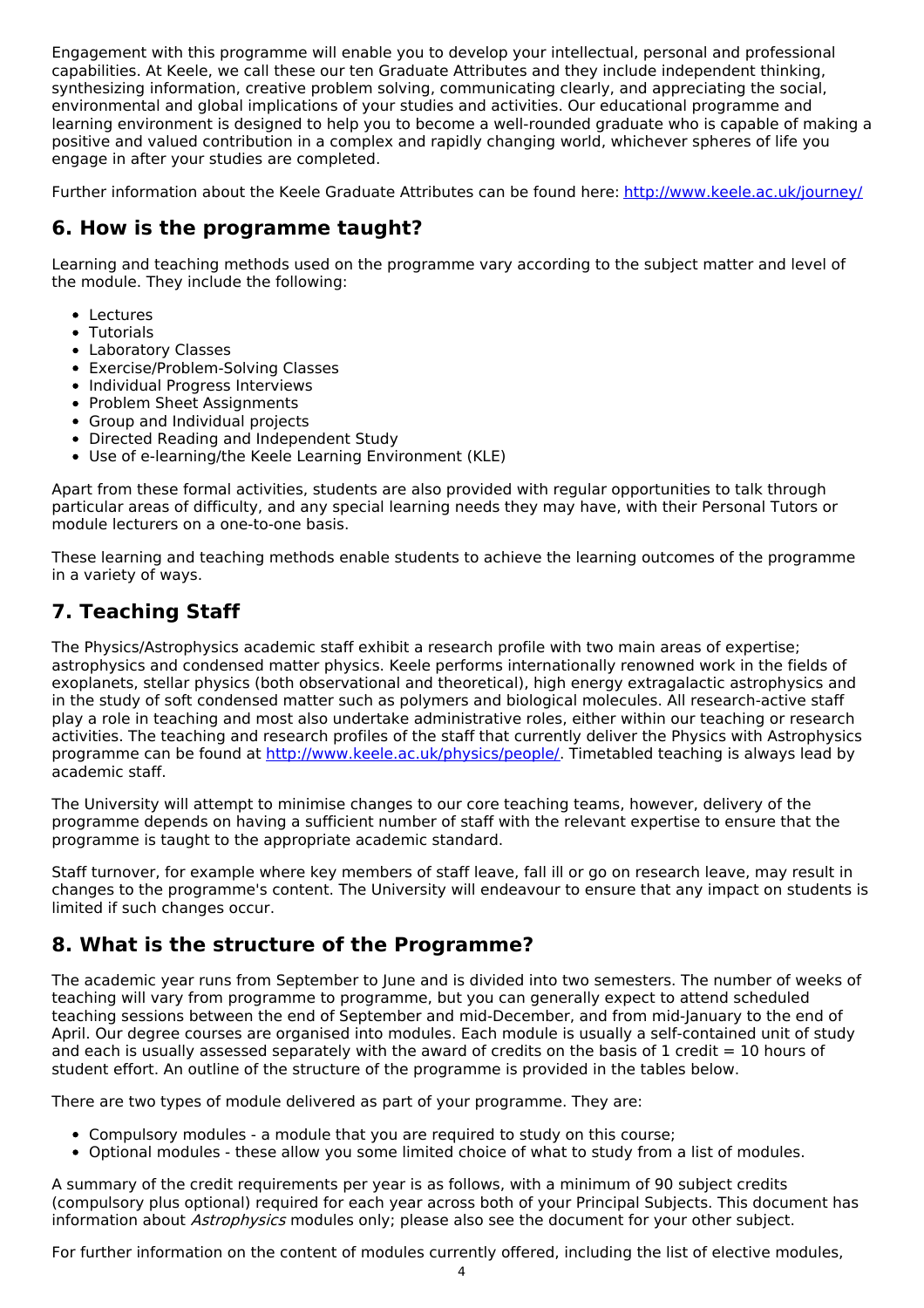please visit: <https://www.keele.ac.uk/recordsandexams/modulecatalogue/>

| Year    |                   | <b>Optional</b> |    | <b>Electives</b> |     |
|---------|-------------------|-----------------|----|------------------|-----|
|         | <b>Compulsory</b> | Min<br>Max      |    | Min              | Max |
| Level 4 | 60                | 0               | 0  | Ω                | 0   |
| Level 5 | 60                | 0               | 0  | 0                | 0   |
| Level 6 | 30                | 30              | 30 | 0                | 0   |

In year 3 there is the option to choose to specialise in one of your subjects, taking a minimum of 90 credits in this subject rather than taking modules from both subjects.

### **Module Lists**

### **Level 4**

| <b>Compulsory modules</b>                | <b>Module Code</b> | <b>Credits</b> | <b>Period</b> |
|------------------------------------------|--------------------|----------------|---------------|
| Mechanics, Gravity and Relativity        | PHY-10022          | 15             | Semester 1    |
| Nature of matter                         | PHY-10024          | 15             | Semester 1    |
| Oscillations and Waves                   | PHY-10020          | 15             | Semester 2    |
| <b>Electricity and Stellar Structure</b> | PHY-10023          | 15             | Semester 2    |

### **Level 5**

| <b>Compulsory modules</b>                               | <b>Module Code</b> | <b>Credits</b> | <b>Period</b> |
|---------------------------------------------------------|--------------------|----------------|---------------|
| <b>Quantum Mechanics</b>                                | PHY-20006          | 15             | Semester 1    |
| <b>Optics and Thermodynamics</b>                        | PHY-20027          | 15             | Semester 1    |
| <b>Stellar Astrophysics</b>                             | PHY-20002          | 15             | Semester 2    |
| <b>Statistical Mechanics and Solid State</b><br>Physics | PHY-20026          | 15             | Semester 2    |

## **Level 6**

| <b>Compulsory modules</b>                                     | <b>Module Code</b> | <b>Credits</b> | <b>Period</b> |
|---------------------------------------------------------------|--------------------|----------------|---------------|
| Electromagnetism                                              | PHY-30012          | 15             | Semester 1    |
| Astrophysics Group Project and Science<br>Communication - ISP | PHY-30006          | 15             | Semester 1-2  |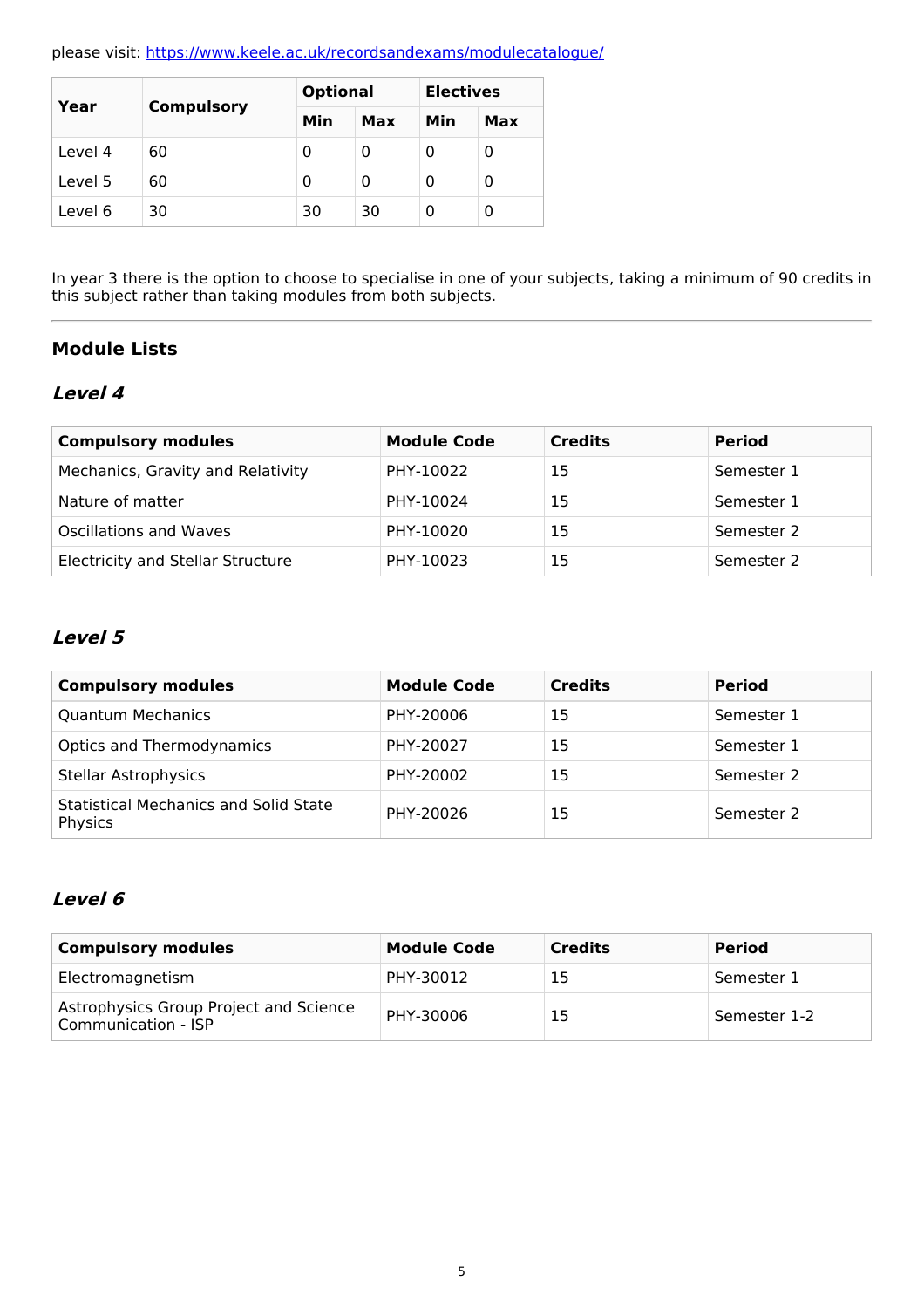| <b>Optional modules</b>                                           | <b>Module Code</b> | <b>Credits</b> | <b>Period</b> |
|-------------------------------------------------------------------|--------------------|----------------|---------------|
| Cosmology                                                         | PHY-30001          | 15             | Semester 1    |
| Polymer Physics                                                   | PHY-30010          | 15             | Semester 1    |
| <b>Binary Stars and Extrasolar Planets</b>                        | PHY-30024          | 15             | Semester 1    |
| Life in the Universe                                              | PHY-30025          | 15             | Semester 1    |
| Computational Methods in Physics and<br>Astrophysics              | PHY-30026          | 15             | Semester 1    |
| Particle Physics and Accelerators                                 | PHY-30033          | 15             | Semester 1    |
| Two-Dimensional (2D) Materials                                    | PHY-30037          | 15             | Semester 1    |
| The Physics of Interstellar Medium                                | PHY-30002          | 15             | Semester 2    |
| The Physics of Compact Objects                                    | PHY-30003          | 15             | Semester 2    |
| Quantum Physics of Atoms and Molecules                            | PHY-30009          | 15             | Semester 2    |
| Data Analysis and Model Testing                                   | PHY-30027          | 15             | Semester 2    |
| <b>Quantum Mechanics II</b>                                       | PHY-30029          | 15             | Semester 2    |
| Physics of Fluids                                                 | PHY-30030          | 15             | Semester 2    |
| Atmospheric Physics                                               | PHY-30031          | 15             | Semester 2    |
| Plasma Physics                                                    | PHY-30032          | 15             | Semester 2    |
| General Relativity, Black Holes and<br><b>Gravitational Waves</b> | PHY-30035          | 15             | Semester 2    |

If you choose to specialise in this subject in your final year you will study the following modules:

| <b>Compulsory modules</b>                                     | <b>Module Code</b> | <b>Credits</b> | <b>Period</b> |
|---------------------------------------------------------------|--------------------|----------------|---------------|
| Electromagnetism                                              | PHY-30012          | 15             | Semester 1    |
| Astrophysics Group Project and Science<br>Communication - ISP | PHY-30006          | 15             | Semester 1-2  |
| <b>Dissertation</b>                                           | PHY-30017          | 15             | Semester 1-2  |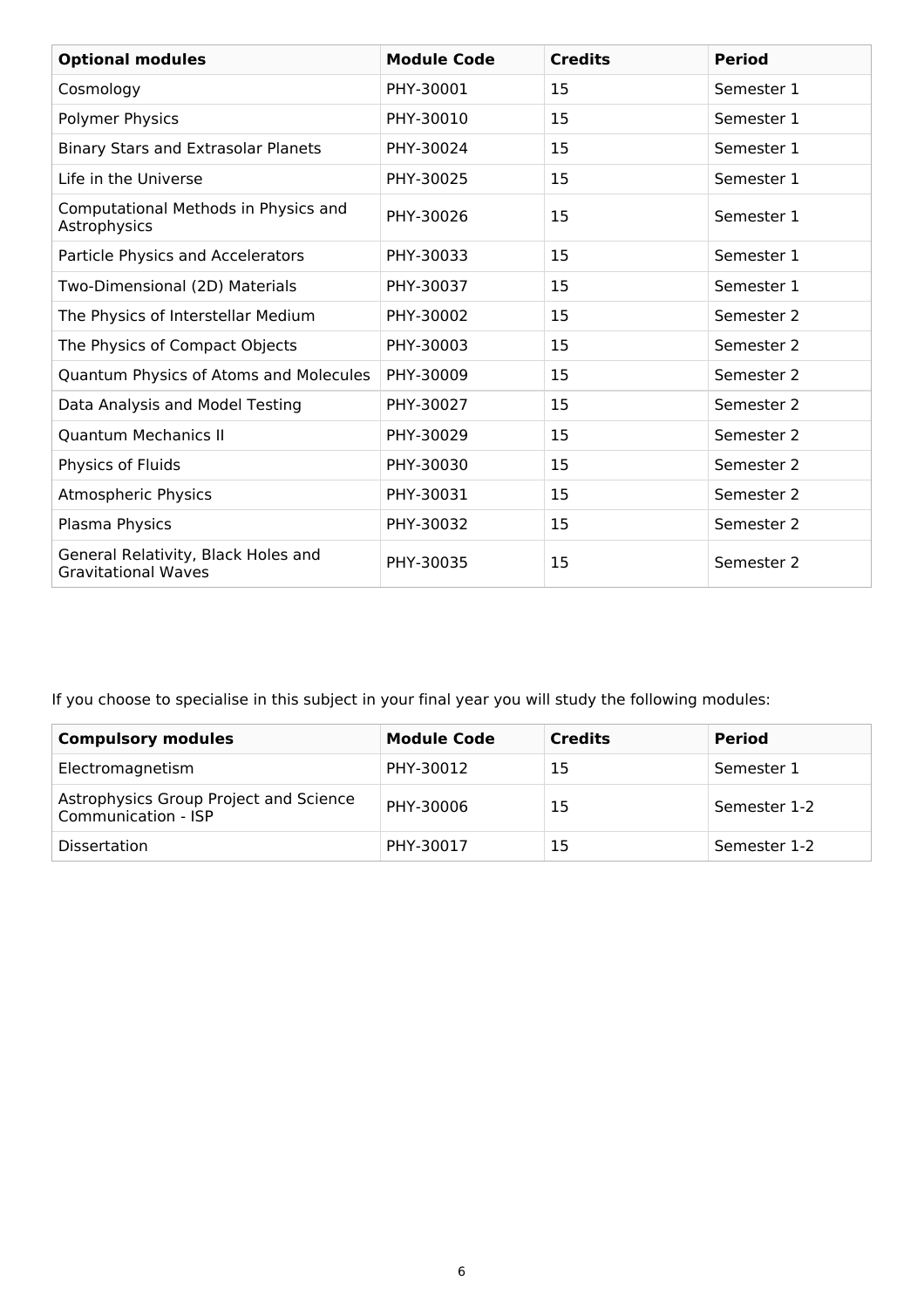| <b>Optional modules</b>                                           | <b>Module Code</b> | <b>Credits</b> | <b>Period</b> |
|-------------------------------------------------------------------|--------------------|----------------|---------------|
| Cosmology                                                         | PHY-30001          | 15             | Semester 1    |
| Polymer Physics                                                   | PHY-30010          | 15             | Semester 1    |
| Binary Stars and Extrasolar Planets                               | PHY-30024          | 15             | Semester 1    |
| Life in the Universe                                              | PHY-30025          | 15             | Semester 1    |
| Computational Methods in Physics and<br>Astrophysics              | PHY-30026          | 15             | Semester 1    |
| Particle Physics and Accelerators                                 | PHY-30033          | 15             | Semester 1    |
| Two-Dimensional (2D) Materials                                    | PHY-30037          | 15             | Semester 1    |
| The Physics of Interstellar Medium                                | PHY-30002          | 15             | Semester 2    |
| The Physics of Compact Objects                                    | PHY-30003          | 15             | Semester 2    |
| Quantum Physics of Atoms and Molecules                            | PHY-30009          | 15             | Semester 2    |
| Data Analysis and Model Testing                                   | PHY-30027          | 15             | Semester 2    |
| <b>Quantum Mechanics II</b>                                       | PHY-30029          | 15             | Semester 2    |
| Physics of Fluids                                                 | PHY-30030          | 15             | Semester 2    |
| Atmospheric Physics                                               | PHY-30031          | 15             | Semester 2    |
| Plasma Physics                                                    | PHY-30032          | 15             | Semester 2    |
| General Relativity, Black Holes and<br><b>Gravitational Waves</b> | PHY-30035          | 15             | Semester 2    |

### **Level 6 Module Rules**

The following modules may be delivered in either Semester 1 or 2: PHY-30001, PHY-30010, PHY-30024, PHY-30025 and PHY-30026.

### **9. Final and intermediate awards**

Credits required for each level of academic award are as follows:

| <b>Honours</b><br><b>Degree</b>                     | 360<br>credits | You will require at least 120 credits at levels 4, 5 and 6<br>You must accumulate a minimum of 135 credits in each Principal Subject (270 credits<br>in total), with at least 45 credits at each level of study (Levels 4, 5 and 6) in each of<br>two Principal Subjects (90 credits per year). Your degree title will be 'subject X and<br>subject Y'.<br>If you choose to study one Principal subject in your final year of study a minimum of<br>90 credits in that subject is required. Your degree title will be 'subject X with subject<br>Υ'. |
|-----------------------------------------------------|----------------|------------------------------------------------------------------------------------------------------------------------------------------------------------------------------------------------------------------------------------------------------------------------------------------------------------------------------------------------------------------------------------------------------------------------------------------------------------------------------------------------------------------------------------------------------|
| <b>Diploma</b><br>in Higher<br><b>Education</b>     | 240<br>credits | You will require at least 120 credits at level 4 or higher and at least 120 credits at<br>level 5 or higher                                                                                                                                                                                                                                                                                                                                                                                                                                          |
| <b>Certificate</b><br>in Higher<br><b>Education</b> | 120<br>credits | You will require at least 120 credits at level 4 or higher                                                                                                                                                                                                                                                                                                                                                                                                                                                                                           |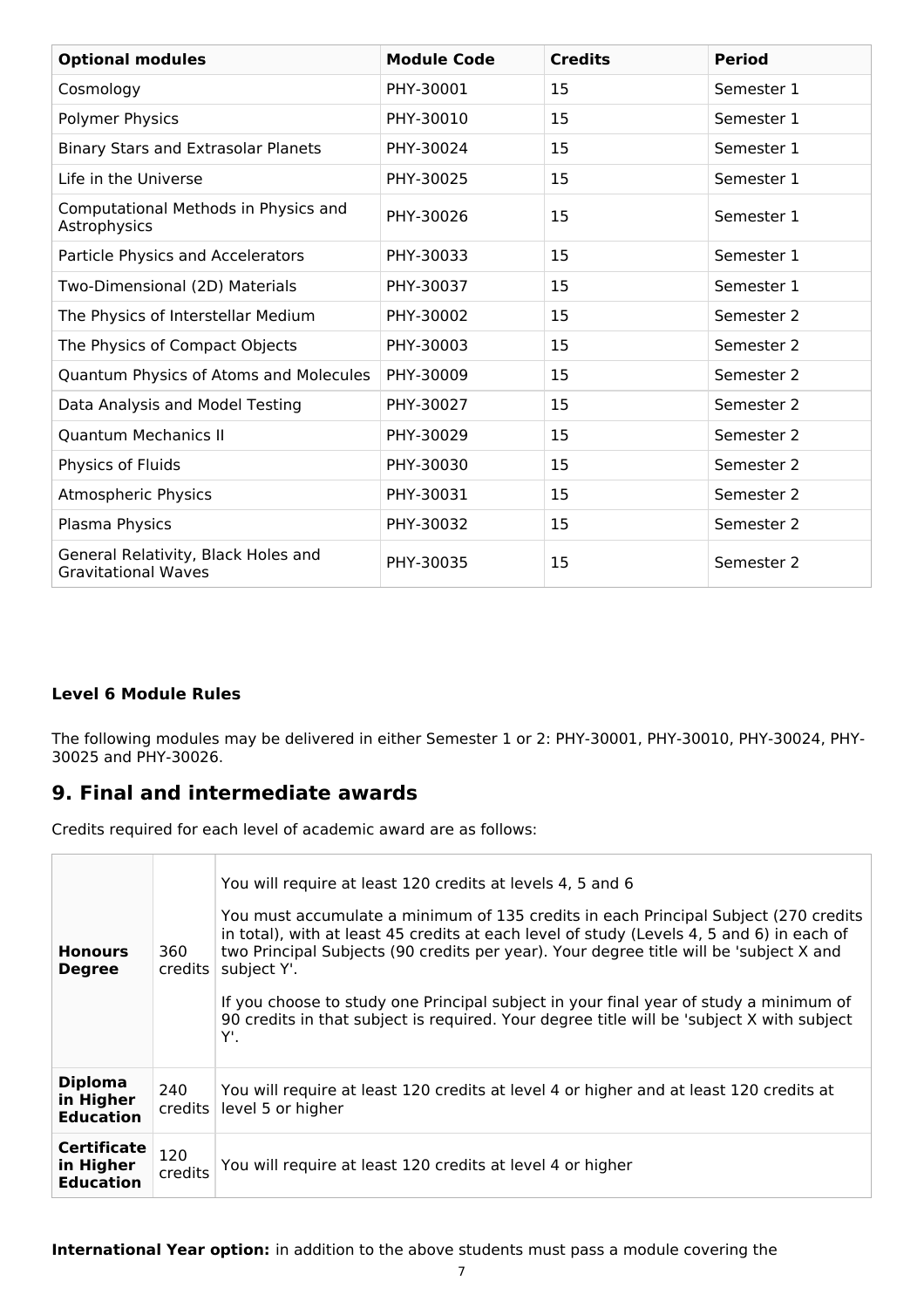international year in order to graduate with a named degree including the 'international year' wording. Students who do not complete, or fail the international year, will be transferred to the three-year version of the programme.

## **10. How is the Programme Assessed?**

The wide variety of assessment methods used on this programme at Keele reflects the broad range of knowledge and skills that are developed as you progress through the degree programme. Teaching staff pay particular attention to specifying clear assessment criteria and providing timely, regular and constructive feedback that helps to clarify things you did not understand and helps you to improve your performance. The following list is representative of the variety of assessment methods used on your programme:

- **End of module examinations** test the ability of the student to describe, explain, and critically discuss the principles of the subject and to demonstrate competence in applying these principles to applications and to solve problems from appropriate areas of the discipline
- **Assessed Problem Sheets** assess the student's skills in solving numerical and other problems within the discipline by drawing on their scientific understanding and knowledge, and experience of experimental techniques
- **Laboratory and Project Reports** structured proformas and full lab reports are formal summaries of work carried out in the laboratory and test students' understanding of the practical aspects of the programme and develop the skills necessary to enable students to present and analyse their results
- **Observation of laboratory skills and laboratory notebooks:** Throughout the extensive laboratory and other practical work in this programme, many types of assessment are utilised to achieve the learning outcomes. Notebooks are used to communicate the results of work accurately and reliably and to encourage good working practice, including managing risk assessments and following safe working practices
- **Oral and/or Poster presentations on project work** demonstrate the ability of the student to  $\bullet$ present complex concepts and information in a clear and concise manner, to interact and communicate effectively to a wide range of professional environments, including to both scientific and non-scientific audiences
- **In-class exercises and tests** taken either conventionally or online via the Keele Learning Environment (KLE) assess students' subject knowledge and their ability to apply it in a more structured and focused way
- **Individual or group oral presentations** assess individual student's subject knowledge and understanding. They also test their ability to work effectively as members of a team, to communicate what they know orally and visually, and to reflect on these processes as part of their own personal development

Marks are awarded for summative assessments designed to assess your achievement of learning outcomes. You will also be assessed formatively to enable you to monitor your own progress and to assist staff in identifying and addressing any specific learning needs. Feedback, including guidance on how you can improve the quality of your work, is also provided on all summative assessments within three working weeks of submission, unless there are compelling circumstances that make this impossible, and more informally in the course of tutorial and seminar discussions.

## **11. Contact Time and Expected Workload**

This contact time measure is intended to provide you with an indication of the type of activity you are likely to undertake during this programme. The data is compiled based on module choices and learning patterns of students on similar programmes in previous years. Every effort is made to ensure this data is a realistic representation of what you are likely to experience, but changes to programmes, teaching methods and assessment methods mean this data is representative and not specific.

Undergraduate courses at Keele contain an element of module choice; therefore, individual students will experience a different mix of contact time and assessment types dependent upon their own individual choice of modules. The figures below are an example of activities that a student may expect on your chosen course by year stage of study. Contact time includes scheduled activities such as: lecture, seminar, tutorial, project supervision, demonstration, practical classes and labs, supervised time in labs/workshop, fieldwork and external visits. The figures are based on 1,200 hours of student effort each year for full-time students.

### **Activity**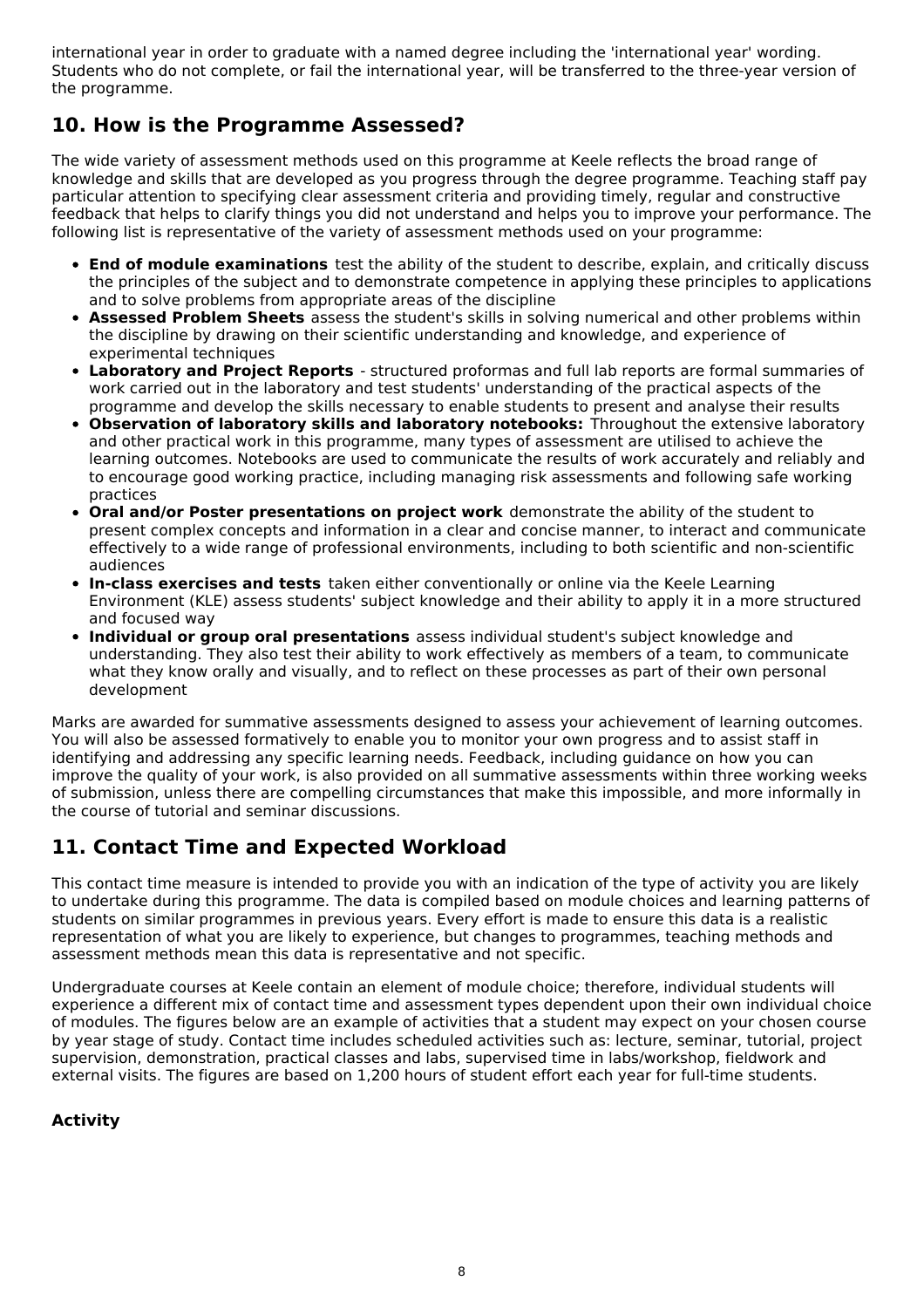|                                     | <b>Scheduled learning and teaching</b><br>activities | <b>Guided independent</b><br><b>Study</b> | <b>Placements</b> |
|-------------------------------------|------------------------------------------------------|-------------------------------------------|-------------------|
| Year 1 (Level<br>$\left( 4 \right)$ | 39%                                                  | 61%                                       | 0%                |
| Year 2 (Level<br>5)                 | 37%                                                  | 63%                                       | 0%                |
| Year 3 (Level<br>6)                 | 31%                                                  | 69%                                       | 0%                |

## **12. Accreditation**

This subject/programme is accredited by: The Institute of Physics (IoP).

Please note the following:

Graduates with accredited BSc degrees are eligible for Associate Membership of the IoP. After a period of relevant post-degree experience and professional development they may apply for full membership of the IoP and for Chartered Physicist status.

## **13. University Regulations**

The University Regulations form the framework for learning, teaching and assessment and other aspects of the student experience. Further information about the University Regulations can be found at: <http://www.keele.ac.uk/student-agreement/>

A student who has completed a semester abroad will not normally be eligible to transfer onto the International Year option.

## **14. Other Learning Opportunities**

### **Study abroad (semester)**

Students on the programme have the potential opportunity to spend a semester abroad in their second year studying at one of Keele's international partner universities.

Exactly which countries are available depends on the student's choice of degree subjects. An indicative list of countries is on the website (<http://www.keele.ac.uk/studyabroad/partneruniversities/>); however this does not guarantee the availability of study in a specific country as this is subject to the University's application process for studying abroad.

No additional tuition fees are payable for a single semester studying abroad but students do have to bear the costs of travelling to and from their destination university, accommodation, food and personal costs. Depending on the destination they are studying at additional costs may include visas, study permits, residence permits, and compulsory health checks. Students should expect the total costs of studying abroad to be greater than if they study in the UK, information is made available from the Global Education Team throughout the process, as costs will vary depending on destination.

Whilst students are studying abroad any Student Finance eligibility will continue, where applicable students may be eligible for specific travel or disability grants. Students who meet external eligibility criteria may be eligible for grants as part of this programme. Students studying outside of this programme may be eligible for income dependent bursaries at Keele. Students travel on a comprehensive Keele University insurance plan, for which there are currently no additional charges. Some governments and/or universities require additional compulsory health coverage plans; costs for this will be advised during the application process.

### **Study Abroad (International Year)**

A summary of the International Year, which is a potential option for students after completion of year 2 (Level 5), is provided in the Annex for the International Year.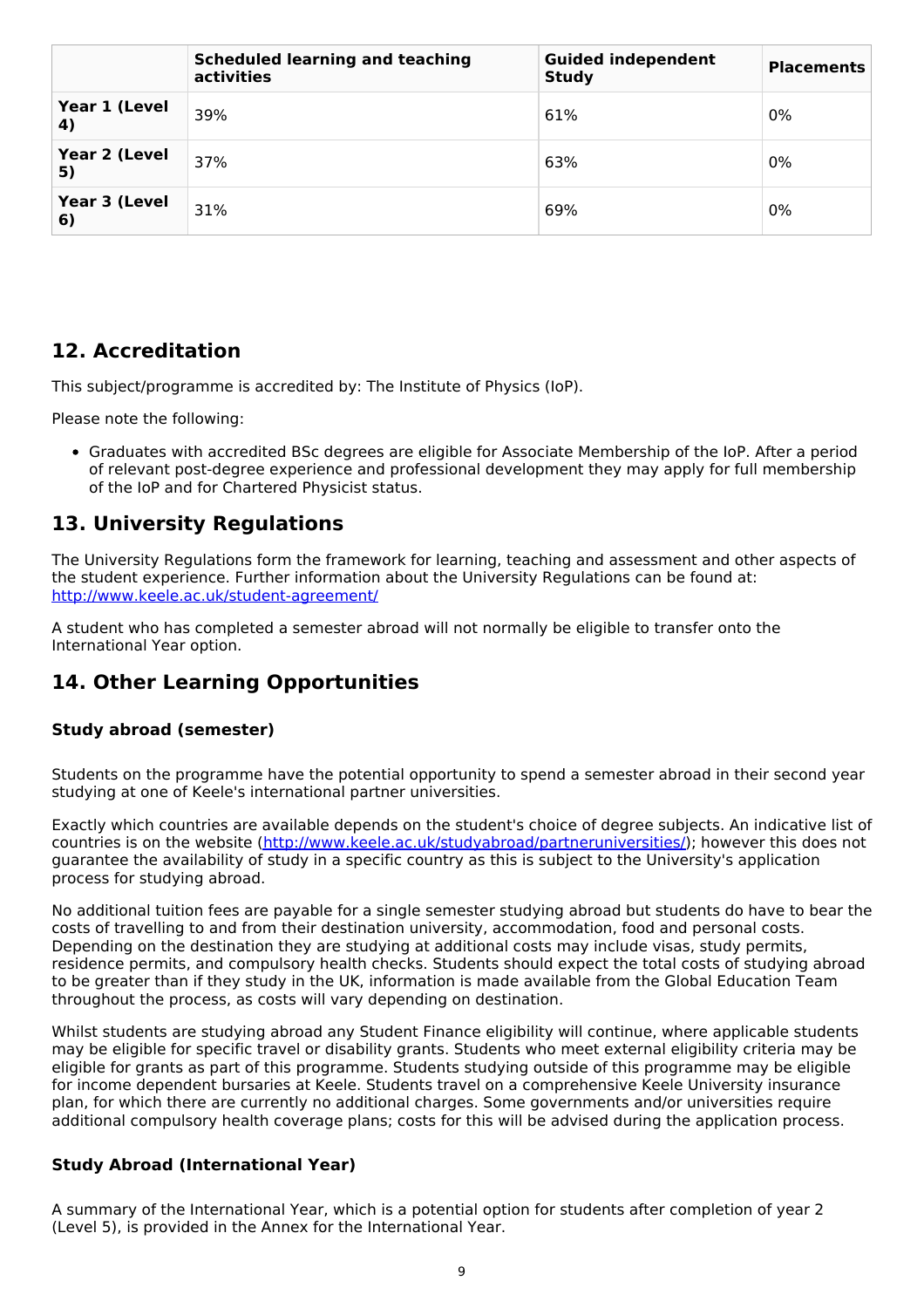### **Other opportunities**

Also there are other opportunities such as Physics Ambassador Scheme and e-mentoring scheme for students to enhance their employability skills.

## **15. Additional Costs**

As to be expected there will be additional costs for inter-library loans and potential overdue library fines, print and graduation. We do not anticipate any further costs for this programme.

## **16. Annex - International Year**

### **Astrophysics with International Year**

Please note: in order to be eligible to take the International Year option your other subject must also offer this option. Please refer to the information published in the course document for your other subject.

#### **International Year Programme**

Students registered for this Combined Honours programme may either be admitted for or apply to transfer during their period of study at Level 5 to the Combined Honours programme in both their principal subjects, providing that they meet the progression criteria outlined in this document. Students accepted onto the International Year programme will have an extra year of study at an international partner institution after they have completed Year 2 (Level 5) at Keele.

Students who successfully complete both the second year (Level 5) and the International Year will be permitted to progress to Level 6. Students who fail to satisfy the examiners in respect of the International Year will normally revert to the Combined Honours programme without the International Year and progress to Level 6 on that basis. The failure will be recorded on the student's final transcript.

Study at Level 4, Level 5 and Level 6 will be as per the main body of this document. The additional detail contained in this annex will pertain solely to students registered for the International Year option.

#### **International Year Programme Aims**

In addition to the programme aims specified in the main body of this document, the international year programme of study aims to provide students with:

- 1. Personal development as a student and a researcher with an appreciation of the international dimension of their subject
- 2. Experience of a different culture, academically, professionally and socially

#### **Entry Requirements for the International Year**

Students may apply to the 4-year programme during Level 5. Admission to the International Year is subject to successful application, interview and references from appropriate staff.

The criteria to be applied are:

- Academic Performance (an average of 60% across all modules in Semester 1 at Level 5 is normally required. Places on the International Year are then conditional on achieving an average mark of 54% across all Level 5 modules with no module fails. Where no Semester 1 marks have been awarded performance in 1st year marks and ongoing 2nd year assessments are taken into account)
- General Aptitude (to be demonstrated by application for study abroad, interview during the 2nd semester of year 2 (Level 5), and by recommendation of the student's personal tutor, 1st and 2nd year tutors and programme director)

Students may not register for both an International Year and a Placement Year.

#### **Student Support**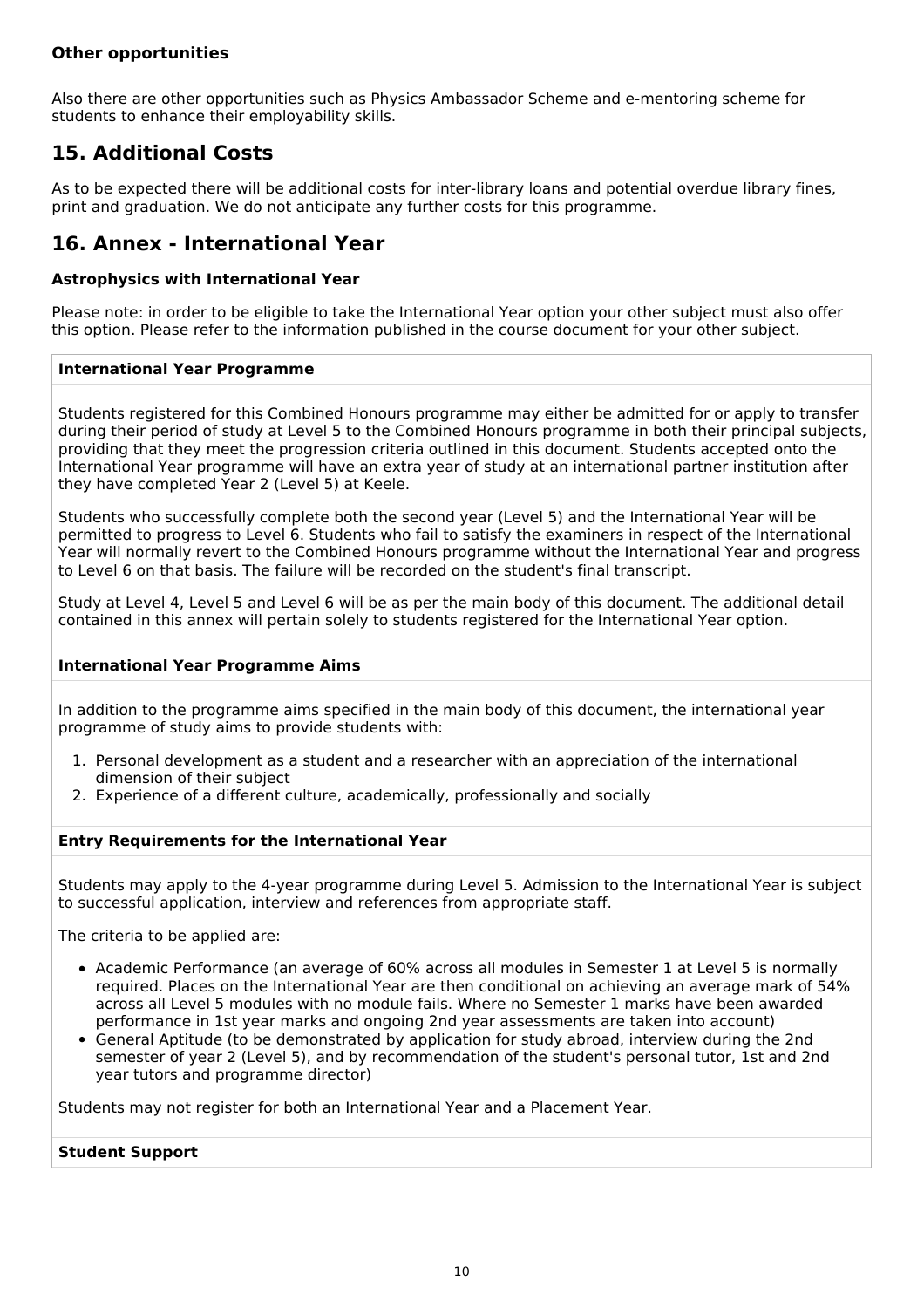Students will be supported whilst on the International Year via the following methods:

- Phone or Skype conversations with Study Abroad tutors, in line with recommended Personal Tutoring meeting points.
- Support from the University's Global Education Team

### **Learning Outcomes**

In addition to the learning outcomes specified in the main text of the Programme Specification, students who complete a Keele undergraduate programme with International Year will be able to:

- 1. Describe, discuss and reflect upon the cultural and international differences and similarities of different learning environments
- 2. Discuss the benefits and challenges of global citizenship and internationalisation
- 3. Explain how their perspective on their academic discipline has been influenced by locating it within an international setting.
- 4. Engage effectively in academic and scientific discourse in an international setting;
- 5. Integrate, apply and develop fundamental physical principles to describe and explain phenomena and solve problems within the context of specialised areas of Astrophysics and/or Physics.

Please note that students on Combined Honours programmes with International Year must meet the subject-specific learning outcomes for BOTH their principal subjects.

These learning outcomes will all be assessed by the submission of a satisfactory individual learning agreement, the successful completion of assessments at the partner institution and the submission of the reflective portfolio element of the international year module.

### **Course Regulations**

Students registered for the International Year are subject to the programme-specific regulations (if any) and the University regulations. In addition, during the International Year, the following regulations will apply:

Students undertaking the International Year must complete 120 credits, which must comprise at least 40% in the student's discipline area.

This may impact on your choice of modules to study, for example you will have to choose certain modules to ensure you have the discipline specific credits required.

Students are barred from studying any module with significant overlap to the Level 6 modules to be studied on their return. Significant overlap with Level 5 modules previously studied should also be avoided.

#### **Additional costs for the International Year**

Tuition fees for students on the International Year will be charged at 15% of the annual tuition fees for that year of study, as set out in Section 1. The International Year can be included in your Student Finance allocation, to find out more about your personal eligibility see: [www.gov.uk](http://www.gov.uk/)

Students will have to bear the costs of travelling to and from their destination university, accommodation, food and personal costs. Depending on the destination they are studying at additional costs may include visas, study permits, residence permits, and compulsory health checks. Students should expect the total costs of studying abroad be greater than if they study in the UK, information is made available from the Global Education Team throughout the process, as costs will vary depending on destination.

Students who meet external eligibility criteria may be eligible for grants as part of this programme. Students studying outside of this programme may be eligible income dependent bursaries at Keele.

Students travel on a comprehensive Keele University insurance plan, for which there are currently no additional charges. Some Governments and/or universities require additional compulsory health coverage plans; costs for this will be advised during the application process.